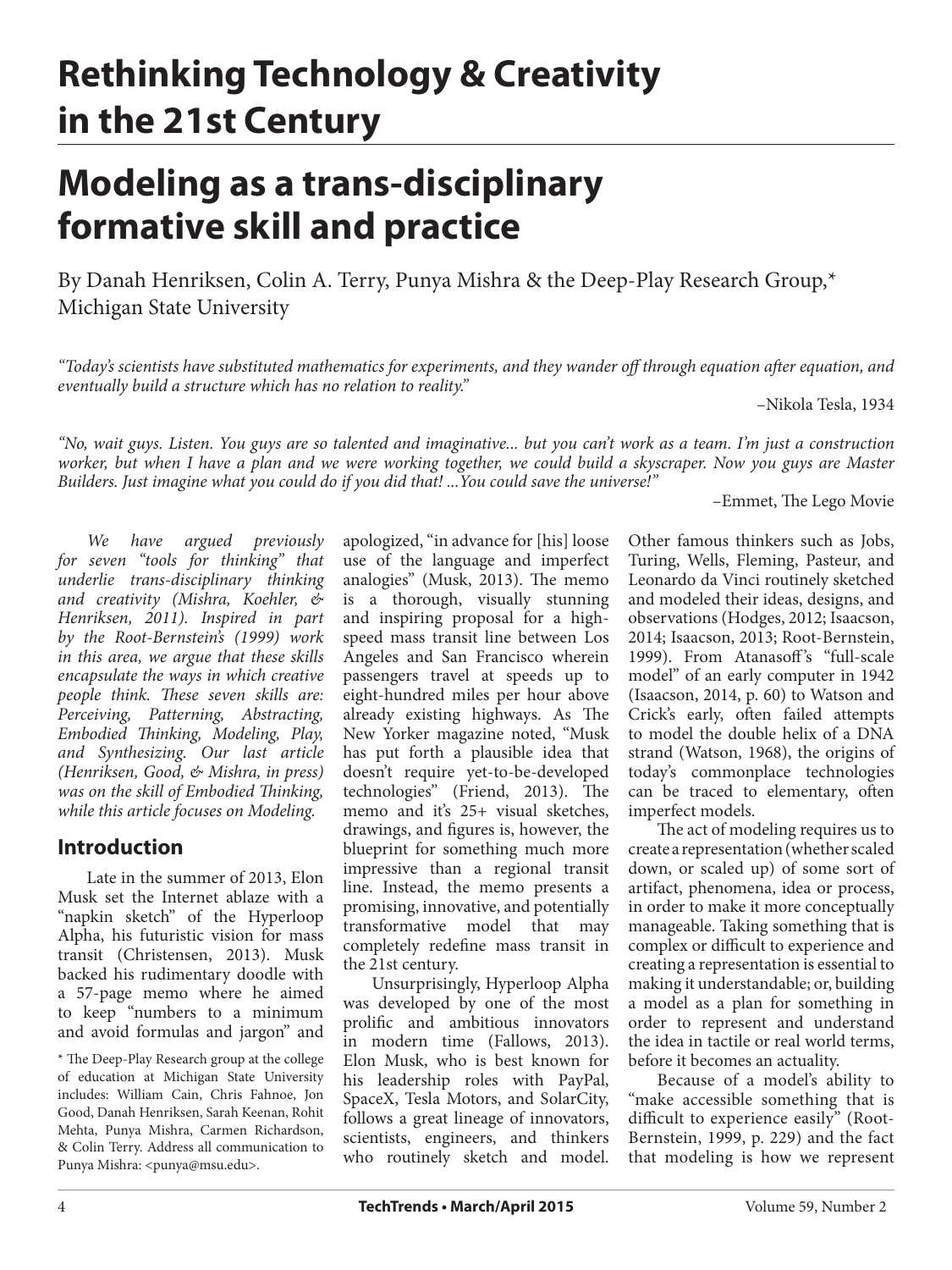new ideas, build theories, and test their veracity, we argue that modeling is a fundamental cognitive tool that underlies trans-disciplinary thinking and creativity. Scientists use models to understand complex phenomena that they cannot always see or touch (from the incredibly large, such as galaxies, to the incredibly tiny, such as the structure of DNA or the interactions between subatomic particles). Artists use models too, as they sketch out their work before making it a reality. And, in a blend of mathematics and art, architects and engineers use modeling to create sketches or blueprints of buildings and structures before any foundation work is done. Given the foundational nature of modeling as a thought process for many types of work and thinking, we suggest, that it ought to be an essential component of education and teaching. In this article we explain our conceptualization of what we mean by modeling, outline modeling as being of value both as a process and a competency, across disciplines and professions. We expand on its role in teaching and learning and conclude with examples of pedagogy that fosters creativity through this cognitive tool.

#### **Models & Modeling**

The ability to model and the process of modeling is one of the skills discussed in Robert and Michele Root-Bernsteins' Sparks of Genius. The authors argue that a model is "designed to depict an actual or hypothetical reallife situation" (p. 229). Building on the Bernstein's work, Mishra, Koehler & Henriksen (2011) also lay out modeling as one of their seven transdisciplinary skills, which is essential for effective, creative thinking. Creative people use this skill when they alter the scale of things (e.g. when engineers use two-dimensional blueprints to build objects in three dimensions, or vice versa). However, this dimensional thinking is not the only aspect of modeling – in reality it is often paired with abstractions and analogies to help create representations of things or processes that explain the real world (Mishra, Koehler & Henriksen, 2011).



*Figure 1. Hyperloop Alpha passenger pods; Elon Musk; August, 2013*

In this way models are methods of characterizing and embodying the aspects of something that are critical to how it functions and/or to its structure. As we have noted, models are not just common, but are actually essential, in many fields. As engineers, artists, and scientists can attest, a sketched model can help to identify problems before committing countless hours; and in the areas of art or design work, preliminary sketches are essential, and; sketching a model or design can allow individuals to consider scale, form, and function.

Models can be *representational* (or *physical*), such Elon Musk's model of the Tesla sedan, or *functional, theoretical,* 



*Figure 2. Hyperloop Alpha track; Elon Musk; August, 2013.*

or *imaginary.* A business model is an example of a *theoretical* model as it embodies the basic ideas that show how a process works, and an *imaginary* model aims to provide a visual or tactile representation of the things that cannot be seen (Root-Bernstein, 1999). Sophisticated models may combine



*Figure 3. Elon Musk with clay model of Tesla Model S;* Th*e New Yorker; August, 2009*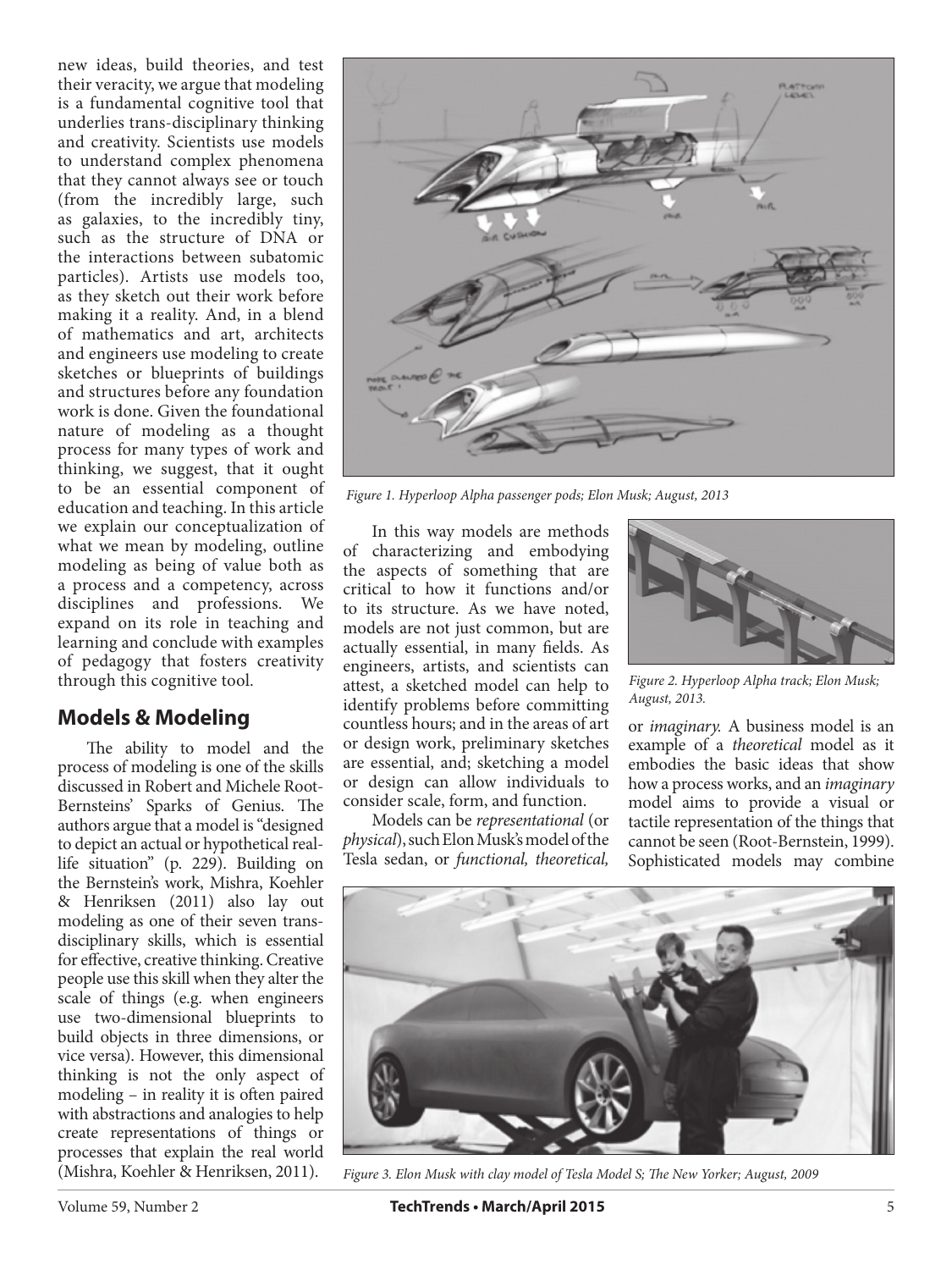two, three, or all four types. With these various model types, modeling calls on the imagination, the observation, the understanding, and the engagement of the modeler. Accordingly, Root-Bernstein (1999) suggest that one of the central things that modeling can do is to provide us with a significant degree of control over a condition, object or a concept. Or vice-versa, it can show the modeler just where there are gaps in the understanding or controls over the process or idea. Models allow us access to information and the ability to manipulate it (within the modeled situation). They show us what we know and what we don't know. Models can only be developed after a real system has been carefully observed, had the important features abstracted from it, been rescaled so that it can be manipulated, and then embodied physically or expressed communicated in some other form (Root-Bernstein, 1999). It is clear with all of this that modeling goes deeper than the actual model, itself. Instead, modeling is a process, such as the process of observing or the process of abstracting, and also a competency, such as the ability to create, sketch, program or form.

The process of modeling requires that the modeler identify, consider, and evaluate the elements of a given system. More, the process of modeling is an organic, iterative process that spans beyond the structured model – it lets us develop new ideas and test them for understanding and veracity. Modeling is a process of which only one is related to the pragmatic development of an actual model. The overall process of modeling, however, is a heuristic process with design, application, evaluation, and redesign. This heuristic process is what leads to multiple iterations of the same model.

The modeling process presents equal chance of success and failure. In addition the modeling process uniquely illuminates faults and errors in a system or design; and from this, the modeler(s) can learn from the mistakes. One of the more key examples of discovery in science came in Watson and Crick's discovery of the DNA double helix. Though their



*Figure 4. Student practices modeling at Colorado School of Mines (November, 2014)*

initial models actually failed, it was the learning through failed models and mistakes, which ultimately lead to Watson and Crick's now recognized standard model of the DNA double helix (Watson, 1968). Through the modeling process, modelers are often able to discover unusual and unexpected properties. These unexpected properties may be failures in design or unforeseen successes.

Modeling is also a competency. Spatial rotation, visualization, mapping, scaling, and analogizing are all skills that support the modeling process as they enable the modeler to build, construct, and conceptualize applicable, useful models. These skills are shared tenets with dimensional thinking, such as three-dimensional models, and visual thinking, such as sketched abstractions.

Mishra, Koehler & Henriksen note that, "modeling requires that we employ abstractions or analogies, and more importantly that we use the facility of dimensional thinking, that is our thinking with respect to space and time" (2011, p. 26). Many have argued that these skills can be fostered, strengthened, and refined through practice and habit. This may involve formal classes or informal experiences of building. Through the opportunity to develop, practice and flex mental modeling skills, the capacity for dimensional thinking and the abstractions/analogies that go into model building are strengthened.

As interconnected and mutually buttressing skills, visual thinking and modeling strengthen one another. Subsequently, it is not surprising that the need to visually think and model is present in different professional disciplines – and therefore becomes important to the field of education overall, particularly in technologyrich contexts.

### **Modeling as a Learned Competency**

Visual and spatial ability, as defineZience (Mohler, 2010). This definition is similar to Root-Bernstein's detailing of dimensional thinking which "involves moving from a 2-D to a 3-D or vice versa; mapping, scaling, or altering the proportions of an object or process within one set of dimensions; and conceptualizing dimensions beyond space and time as



*Figure 5. A problem from Purdue Visualizations of Rotations Test*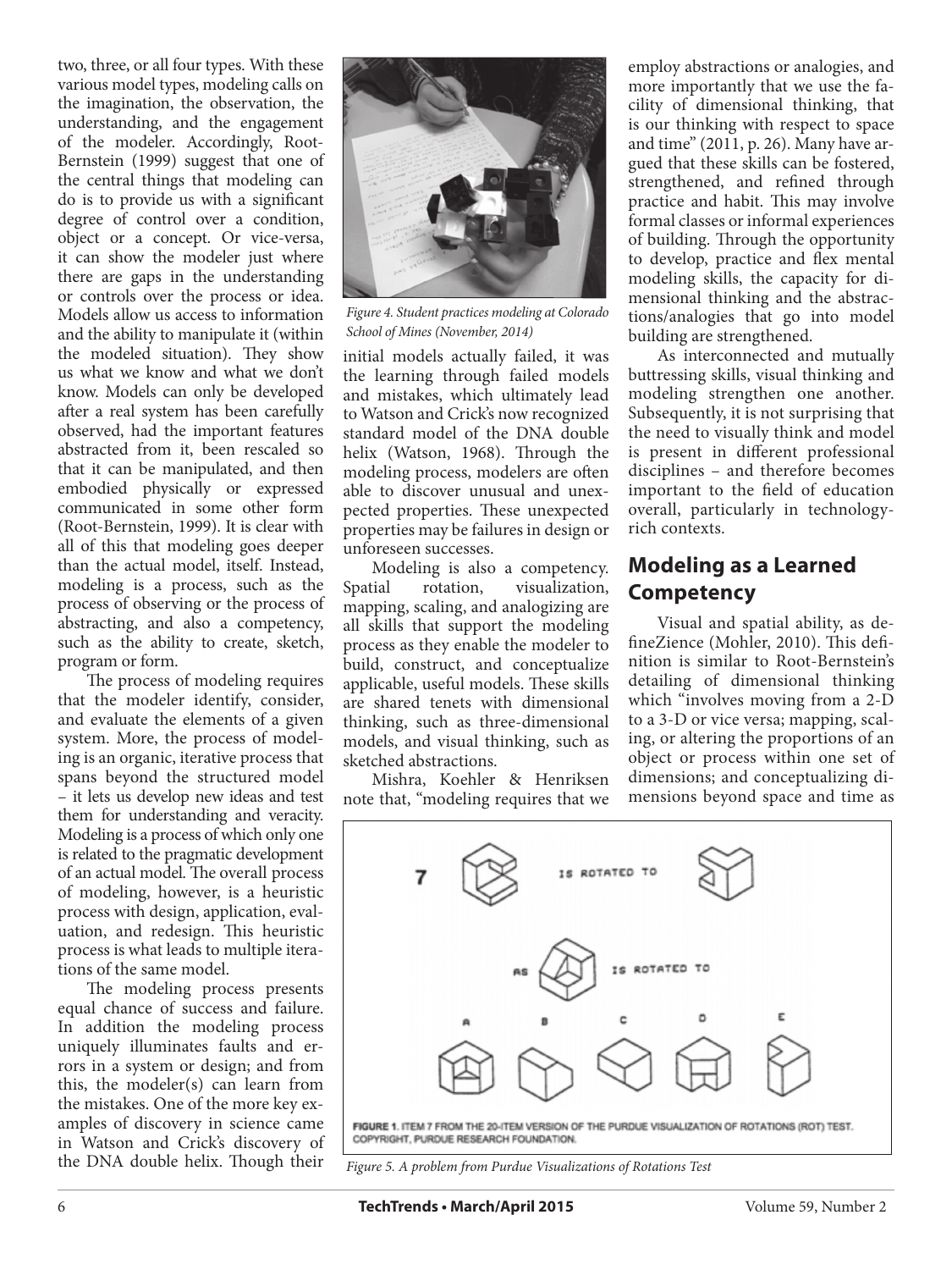we know them" (1999, p. 204). Within the STEM fields, in particular, there has been a significant push to further develop modeling and dimensional thinking with college-aged students.

At the Colorado School of Mines, a public STEM and applied science university, students are encouraged to enroll in a semester-long spatial visualization and rotation course. Through hands-on modeling exercises, students strengthen their ability to imagine, conceptualize, and rotate complex 3-D models. The ability to do so has been linked to heightened performance in future coursework and professional pursuits. As Hsi, Linn, and Bell noted, "spatial reasoning was significantly related to course performance…Spatial strategies contribute to success in many and prepare students for the wide range of professional activities" (1997, p. 157). It is not surprising, given the four types of models we have discussed (*physical, theoretical, functional, & imaginary*), that modeling is seen as being imperative to the STEM disciplines – whether it be machine design or molecular structure analysis. As the National Science Foundation (NSF) notes, "well-developed math and verbal skills are universally recognized as necessary for success in STEM and the National Science Board maintains that spatial skills should be added to this list" (2010). Research routinely shows that practice, especially ongoing, progressively sequenced and challenging practice, directly correlates with improved visualization and dimensional ability (NSF, 2010). Practice is especially effective and transformative among women and individuals from lower socioeconomic groups who tend to present lower initial ability with three-dimensional model rotation (Contero et al., 2006; Ferguson, Ball, McDaniel, & Anderson, 2008; Hsi, Linn, & Bell, 1997; NSF, 2010; Raif & Samsudin, 2007; Sorby, 2009, Towle et al., 2005). Practice and improvement with spatial visualization and dimensional thinking has also been correlated with stronger student selfefficacy (His, Linn, & Bell, 1997).

Spatial visualization and dimensional thinking support an individual's ability to manipulate and conceptualize an object with multiple angles, perspectives, and elements. Modeling calls on the same process and competencies. And given this, it becomes increasingly important to consider examples of modeling in teaching and learning contexts. Above we have provided some discussion of this in professional or higher education teaching and learning, but we would also like to examine this in K-12 contexts.

## **Modeling for Creative Education**

We examine a few such classroom examples, based on work done by students (who are also practicing teachers) in our Masters in Educational Technology program at Michigan State University. In this program, we offer a course entitled "Creativity in Teaching and Learning", which focuses on developing both the personal and professional creativity of teachers through the lens of transdisciplinary skills. In using these skills as a lens for creative teaching and learning, we aim to have our teachers work on integrating them into their own classroom practices and lesson designs. Our teachers create classroom artifacts, concepts and lesson plans based on trans-disciplinary thinking skills (like modeling), for a variety of classroom contexts and subject matters. We include a few examples below to give just a brief sense of this.

In our first example we look at the value of modeling as it was used in the teaching practices of a high school language arts teacher. As a student in the Creativity in Teaching and Learning course, this teacher discussed the importance of modeling for helping to communicate complex ideas her students might otherwise fail to grasp. She talked about the fact that her students often struggled to understand The Canterbury Tales, both in terms of the Middle English language structures used by Chaucer and in the political and social context



*Figure 6. Wireframe sphere from applet* 

of the characters in the medieval setting. She used modeling as the basis of a lesson that helped her students understand all of this better – by having students create models of the characters in the Canterbury Tales in their own modern version of these characters. She noted that the students came up with a "gold digger" for the Wife of Bath, a Marine for the Knight, a ladies man for the Squire, a college student for the scholar, and so on. She reflected on how modeling engaged student understanding of the abstractions in Chaucer's writing, saying that:

As a class, we break down the Canterbury Tales for what it is - a list of the people representative to the time period, try to understand from a historical perspective why Chaucer may have pointed out different elements within the people representing the church, or the people from Guilds and the Feudal System and so on, and then we apply that understanding to what we know about people today. We create our own model of society through a Modern Retelling of the Canterbury Tales. This is then turned into a book of stories that we write, and compile, within the classroom.

Using the idea of modeling, she was able to have her students break down the elements of the characters, then discuss tone and characterization to determine whether the person is being admired or criticized, and what the author is trying to tell us. The modeling goes to an even deeper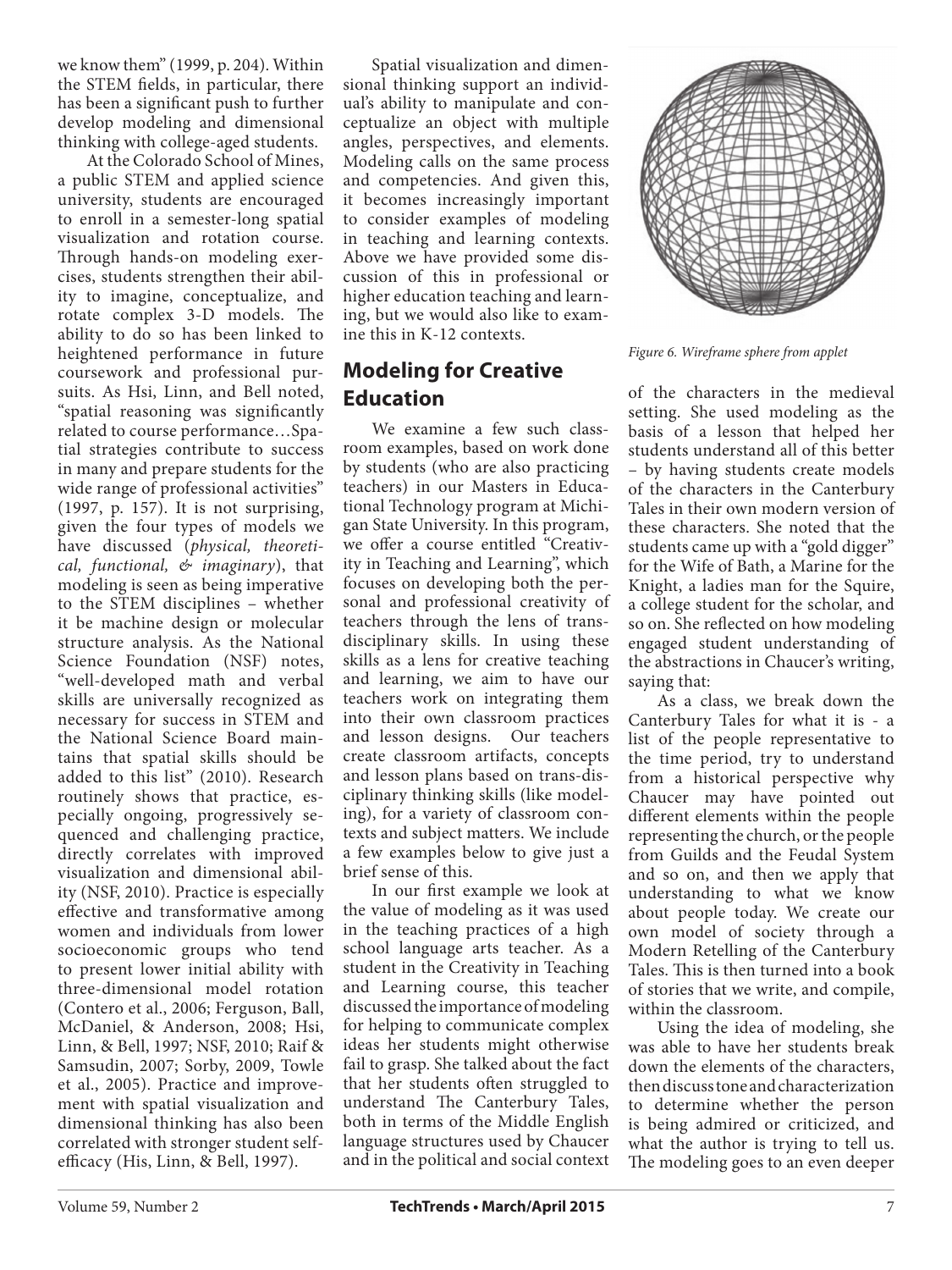

*Figure 7. Paper spiral*



*Figure 8. Evolving the paper spiral*

level of understanding and creativity when the students then identify the voice of the author and create that voice for themselves in their own iambic pentameter and rhyming couplets – based on the model that Chaucer provides.

The second example that we share is from the field of art education. In this case, a high school art teacher wanted to help her students understand how models allow artist to formulate their ideas. During a unit on public art, one of the pieces in her curriculum was the sculpture Sphere (2003) by Danish-Icelandic artist Olafur Eliasson. This teacherx r modeling ax cling to learn about solid construction. She had students begin byct that they could use to map, rotate, manipulate and learn about 3D modeling (see Figure 6)

From there however, she wanted students to learn about how to physically conceptualize a piece, and understand the elements of construction, balance, and how materials physically link together to form a complete piece. So she had them start out with a flat piece of

paper, and then begin conceptualizing ways to make a sphere. They begin with a spiral – as shown in Figure 7.

Students soon were able to see that while the design was interesting, it needed some form of support in order to stand on its own (something that they don't get as strong of a sense of in theoretical or digital modeling). So they continued to evolve the design, again, as shown in Figure 8

Again though, support was an issue. The students also realized that balance needed to be considered, as this sphere design was both physically and artistically (visually) heavy on one side. Finally, through the evolving process of modeling they were able to come up with something effective, as exemplified in Figure 9 on the opposite page.

In reflecting on the entire process of instituting modeling into an art lesson, this teacher noted how valuable the skill of modeling was (particularly physical models in the arts) for crafting a piece of work. She stated that,

Without hands on experience, students would not be able to fully comprehend the designs they could generate in 3D graphics. Even working with inexpensive paper they will encounter issues of structural support, design flaws, balance, weight, etc., better than they otherwise could. These are all important steps in crafting a functional and neighborhood friendly piece of public art. Without modeling, structural and design mistakes would be costly and could potentially be dangerous.

The above two examples focus on non-STEM areas such as literature and the arts, but of course, as must be clear by now, modeling has a vital role to play in STEM fields, in creating representations of complex phenomena or understanding how things work. In one such example, one of our Masters level teachers taught a basic engineering design course for high school. She stressed

the value of modeling for engineering overall, but particularly for the way that it allowed her students (who are just learning basic ideas) to engage in tinkering and understanding how things are made. She noted that, "For engineering students to understand the roots of technology sometimes they have to create a mock up and do reverse engineering to get to the basis of how and why things were created." This involves using Computer Automated Design (CAD) software to design mockups and test feasibility before resources and time are wasted in building.

She created a lesson in which students could use tiny mockups that let them create a product in a virtual rapid prototyping machine, showing gears. This modeling design task gave them an understanding of the product without the investment of time or money that more elaborate prototyping would. They were able to use animation to check for interferences, and do dimension checks with gears to ensure that the details were as needed. When constructing a model in CAD students were able to change errors at no cost, and go back and forth tinkering with details (e.g. how far apart the shafts of gears should be, or the pitch radius of both gears, or anything pertinent to their project). This teacher noted that,

This understanding impacts my topic because for students to understand the roots of technology, they must also understand the design and modeling process behind their product. Engineers have a process they go through when designing new models of sketches (ideations), researching, CAD – and once that is done, they work and re-work things. The model is never quite complete.

Given this example along with the others noted, it is clear that modeling spans disciplines and contexts, and can be approached in different ways using digital technologies, visual